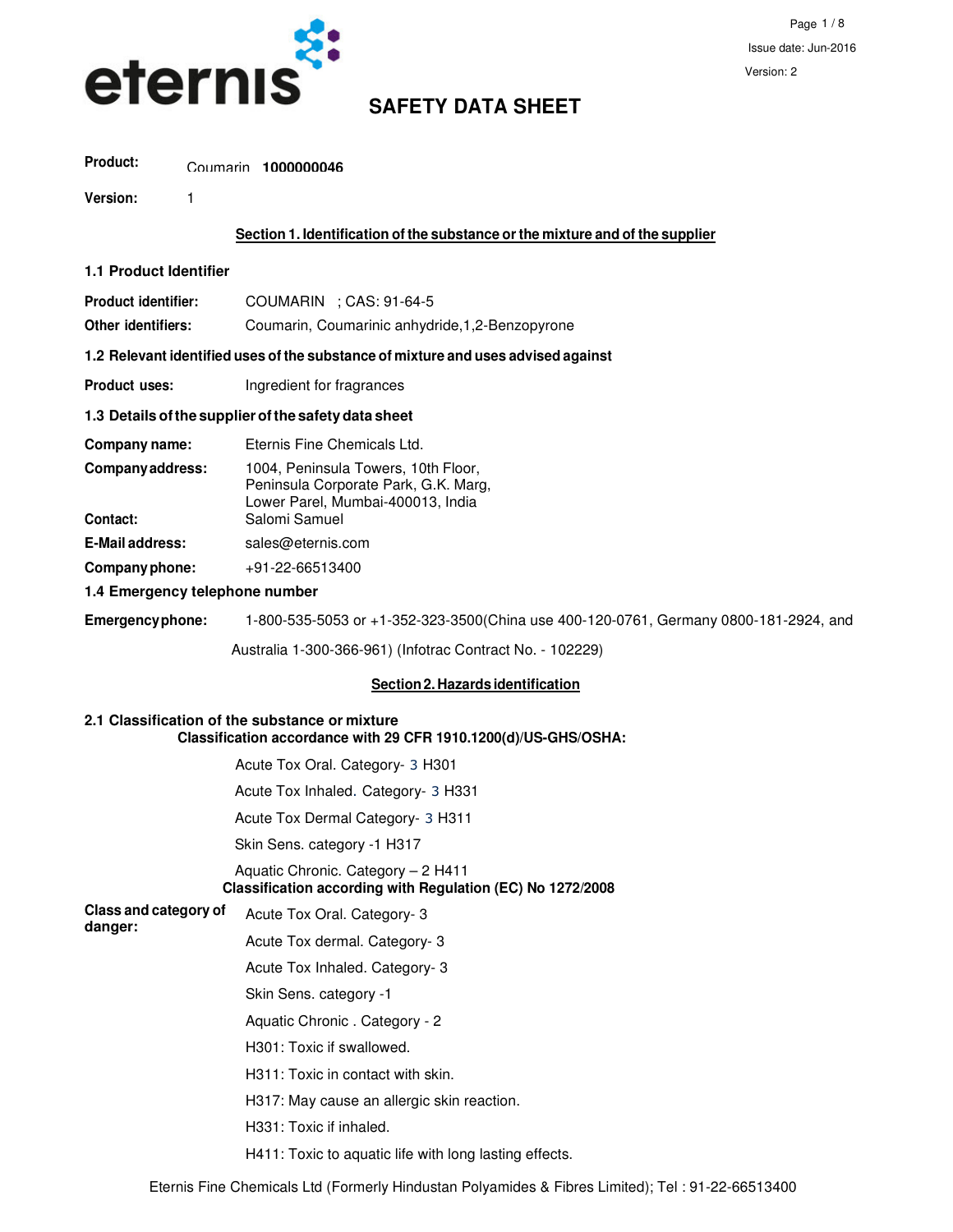

# Coumarin **1000000046 Product:**

**Version:** 1

**2.2 Label elements**

**Classification accordance with 29 CFR 1910.1200(d)/US-GHS/OSHA: Hazard pictogram(s):** 



**Signal word:** Danger

# **Hazard statements:**

H301: Toxic if swallowed.

H311: Toxic in contact with skin.

H317: May cause an allergic skin reaction.

H331: Toxic if inhaled.

H411: Toxic to aquatic life with long lasting effects

# **Precautionary statements:**

P233: Keep container tightly closed.

P261: Avoid breathing dust / fume / gas / mist / vapours / spray.

P264: Wash thoroughly after handling.

P270: Do no eat, drink or smoke when using this product.

P271: Use only outdoors or in a well-ventilated area.

P272: Contaminated work clothing should not be allowed out of the workplace.

P273: Avoid release to the environment.

P280: Wear protective gloves / protective clothing/eye protection /face protection.

P304+P340: IF INHALED: Remove person to fresh air and keep comfortable for breathing.

P301+P312: IF SWALLOWED: Call a POISON CENTER / doctor if you feel unwell.

P333+P313: If skin irritation or rash occurs: Get medical advice / attention.

P363: Wash contaminated clothing before reuse.

P314: Get medical advice/attention if you feel unwell.

P280, Wear protective gloves/eye protection/face protection.

P332/313, If skin irritation occurs: Get medical advice/attention.

P501, Dispose of contents/container to approved disposal site, in accordance with local Regulations.

Precautionary statements are listed according to the United Nations Globally Harmonized System of Classification and Labeling of Chemicals (GHS)

# **Classification according with Regulation (EC) No 1272/2008**

# **Signal word:** Danger

**Hazard statements:** H301: Toxic if swallowed.

H311: Toxic in contact with skin.

H317: May cause an allergic skin reaction.

H331: Toxic if inhaled. H411: Toxic to aquatic life with long lasting effects.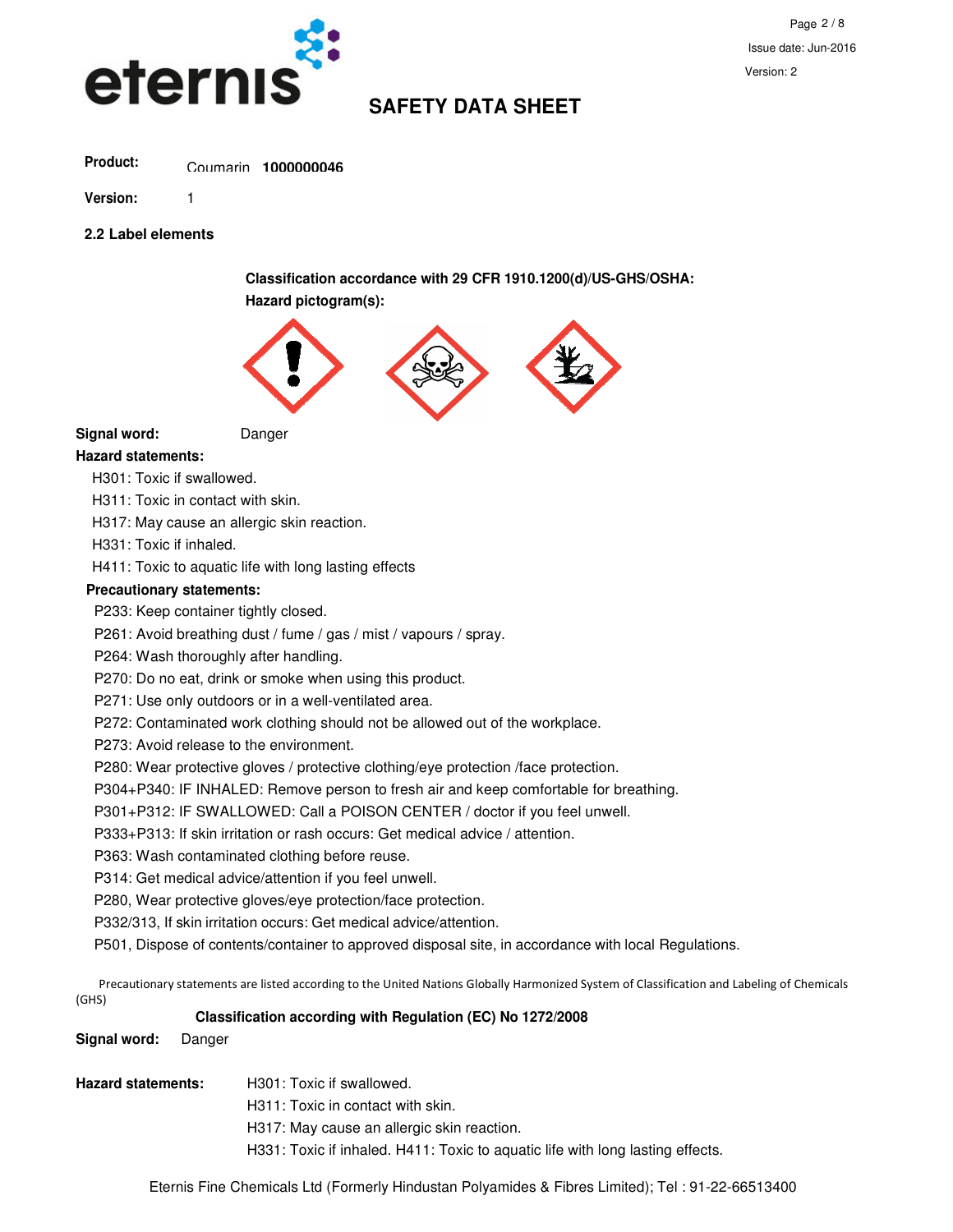

None

**SAFETY DATA SHEET**

| <b>Version:</b> |           |
|-----------------|-----------|
| M factor:       | chronic-1 |

| Supplemental |  |
|--------------|--|
| Information: |  |
|              |  |

**Precat staten** 

| utionary | P233: Keep container tightly closed.                                                                   |
|----------|--------------------------------------------------------------------------------------------------------|
| nents:   | P261: Avoid breathing dust / fume / gas / mist / vapours / spray.                                      |
|          | P264: Wash thoroughly after handling                                                                   |
|          | P270: Do no eat, drink or smoke when using this product.                                               |
|          | P271: Use only outdoors or in a well-ventilated area.                                                  |
|          | P272: Contaminated work clothing should not be allowed out of the workplace.                           |
|          | P273: Avoid release to the environment.                                                                |
|          | P280: Wear protective gloves / protective clothing/eye protection / face protection.                   |
|          | P304+P340: IF INHALED: Remove person to fresh air and keep comfortable for<br>breathing.               |
|          | P301+P312: IF SWALLOWED: Call a POISON CENTER / doctor if you feel unwell.                             |
|          | P333+P313: If skin irritation or rash occurs: Get medical advice / attention.                          |
|          | P363: Wash contaminated clothing before reuse                                                          |
|          | P314: Get medical advice/attention if you feel unwell.                                                 |
|          | P501: Dispose of contents/container to approved disposal site, in accordance with<br>local Regulations |
|          |                                                                                                        |

**Pictograms:** 



**Other hazards:**  None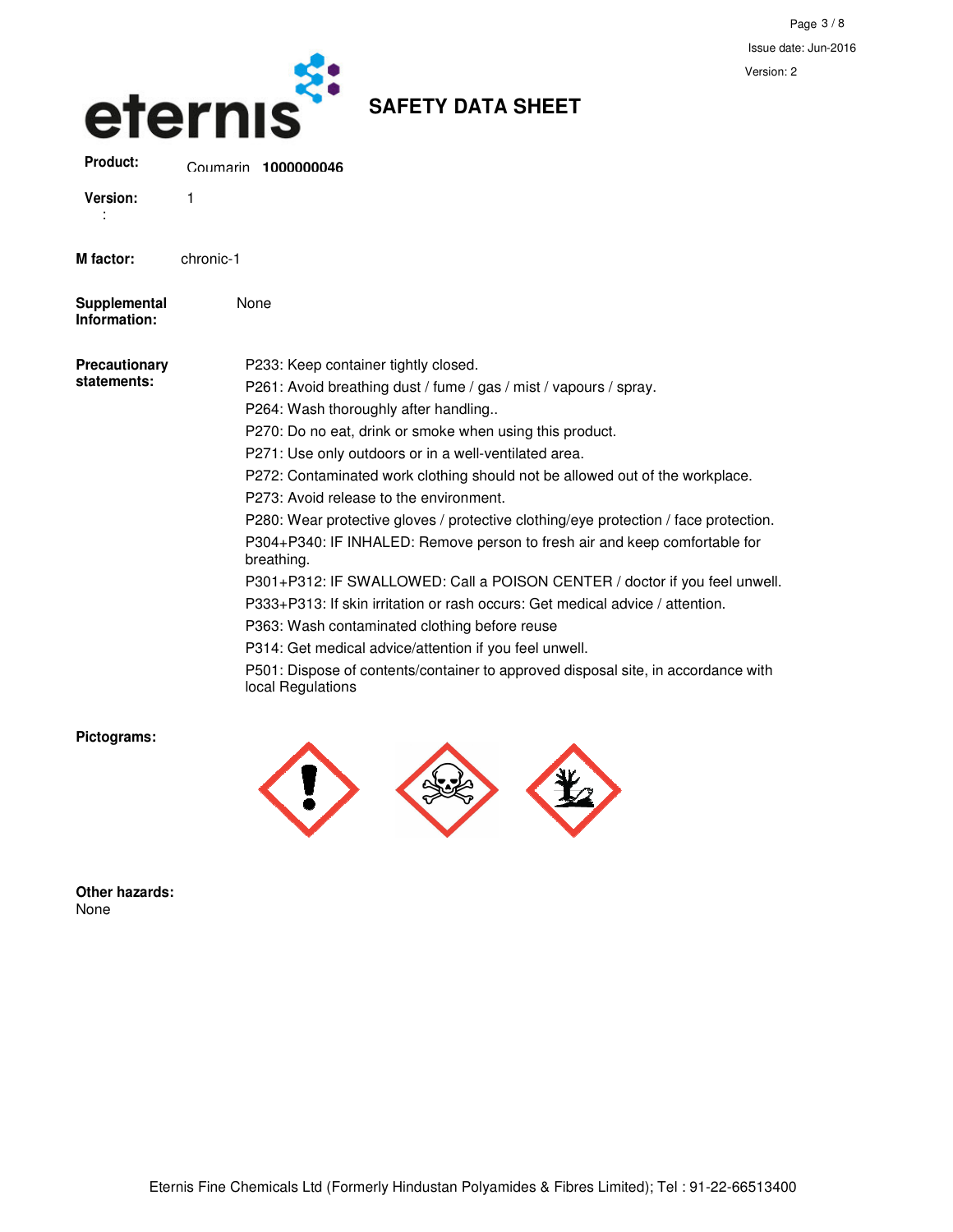

# Coumarin **1000000046 Product:**

**Version:** 1

# **Section 3. Composition / information on ingredients**

### **3.1 Substances**

| CAS No.       | <b>Chemical Name</b> | %           | GHS-Hazard             |
|---------------|----------------------|-------------|------------------------|
|               | 1,2-Benzopyrone      | $\le$ = 100 | ATO3,ATD3,ATI3,SS1,AC2 |
| $91 - 64 - 5$ |                      |             |                        |

# **Section 4. First-aid measures**

# **4.1 Description of first aid measures**

IF ON SKIN: Get medical attention if irritation develops and persists.

IF IN EYES: Rinse with water. Get medical attention if irritation develops and persists.

If inhaled: Move to fresh air. Call a physician if symptoms develop or persist.

If swallowed :Call a physician or poison control center immediately.

If vomiting occurs: keep head low so that stomach content doesn't get into the lungs.

# **4.2 Most important symptoms and effects, both acute and delayed**

Causes eye irritation.

# **4.3 Indication of any immediate medical attention and special treatment needed**

None expected, see Section 4.1 for further information.

# **SECTION 5: Firefighting measures**

# **5.1 Extinguishing media**

Suitable media: Powder. Water. Water spray. Foam. Carbon dioxide (CO2).

Special hazards arising from the substance or mixture

In case of fire, may be liberated: Carbon monoxide, Unidentified organic compounds.

# **5.2 Advice for fire fighters:**

In the event of fire, cool tanks with water spray. Water runoff can cause environmental damage. Protection of fire-fighters Wear suitable protective equipment.

# **Section 6. Accidental release measures**

# **6.1 Personal precautions, protective equipment and emergency procedures:**

Use personal protective equipment, Local authorities should be advised if significant spillages cannot be contained. Immediately evacuate personnel to safe areas. Keep people away from and upwind of spill/leak. Wear appropriate personal protective equipment. Ventilate closed spaces before entering them.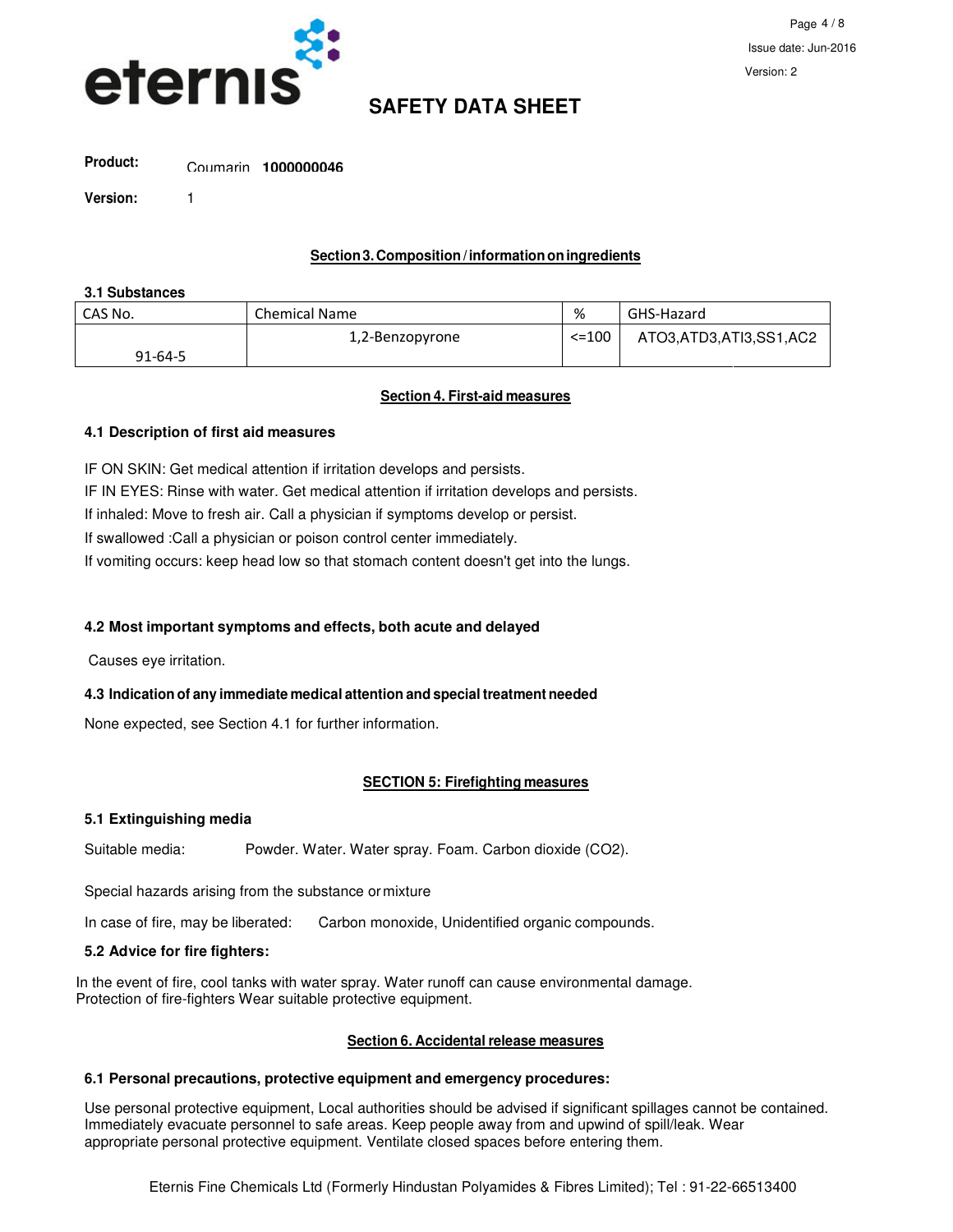

Coumarin **1000000046 Product:**

**Version:** 1

#### **6.2 Environmental precautions:**

Avoid release to the environment. Contact local authorities in case of spillage to drain/aquatic environment. Prevent further leakage or spillage if safe to do so. Avoid discharge into drains, water courses or onto the ground. Do not contaminate water.

#### **6.3 Methods and material for containment and cleaning up:**

 Stop the flow of material, if this is without risk. Collect spillage. Prevent product from entering drains. Following product recovery, flush area with water. For waste disposal, see section 13

 **Reference to other sections:** Also refer to sections 13.

#### **Section 7. Handling and storage**

#### **7.1 Precautions for safe handling:**

Local and general ventilation Provide adequate ventilation.

 Precautions Do not taste or swallow. When using, do not eat, drink or smoke. Wash hands thoroughly after handling. Avoid release to the environment. Do not empty into drains.

#### **7.2 Conditions for safe storage, including any incompatibilities:**

Suitable storage conditions Store locked up. Keep container tightly closed. Store in a cool, dry place out of direct sunlight. Keep out of the reach of children.

Incompatible products For further information, please refer to section 10 of the SDS. Safe packaging materials Keep in original container

#### **7.3 Specific end use(s):**

Ingredient for fragrances: Use in accordance with good manufacturing and industrial hygiene practices.

#### **Section 8. Exposure controls/personal protection**

| 8.1 Control parameters                                           |                |
|------------------------------------------------------------------|----------------|
| Workplace exposure limits:                                       | Not Applicable |
| <b>8.2 Exposure Controls</b>                                     |                |
| Eye/Skin Protection                                              |                |
| Wear protective gloves/eye protection/face protection            |                |
| <b>Environmental:</b>                                            |                |
| Prevent product from entering drains, Prevent further leakage or |                |
| spillage if safe to do so If the product contaminates rivers and |                |
| lakes or drains inform respective authorities                    |                |
|                                                                  |                |

#### **Section 9. Physical and chemical properties**

**Information on basic physical and chemical properties**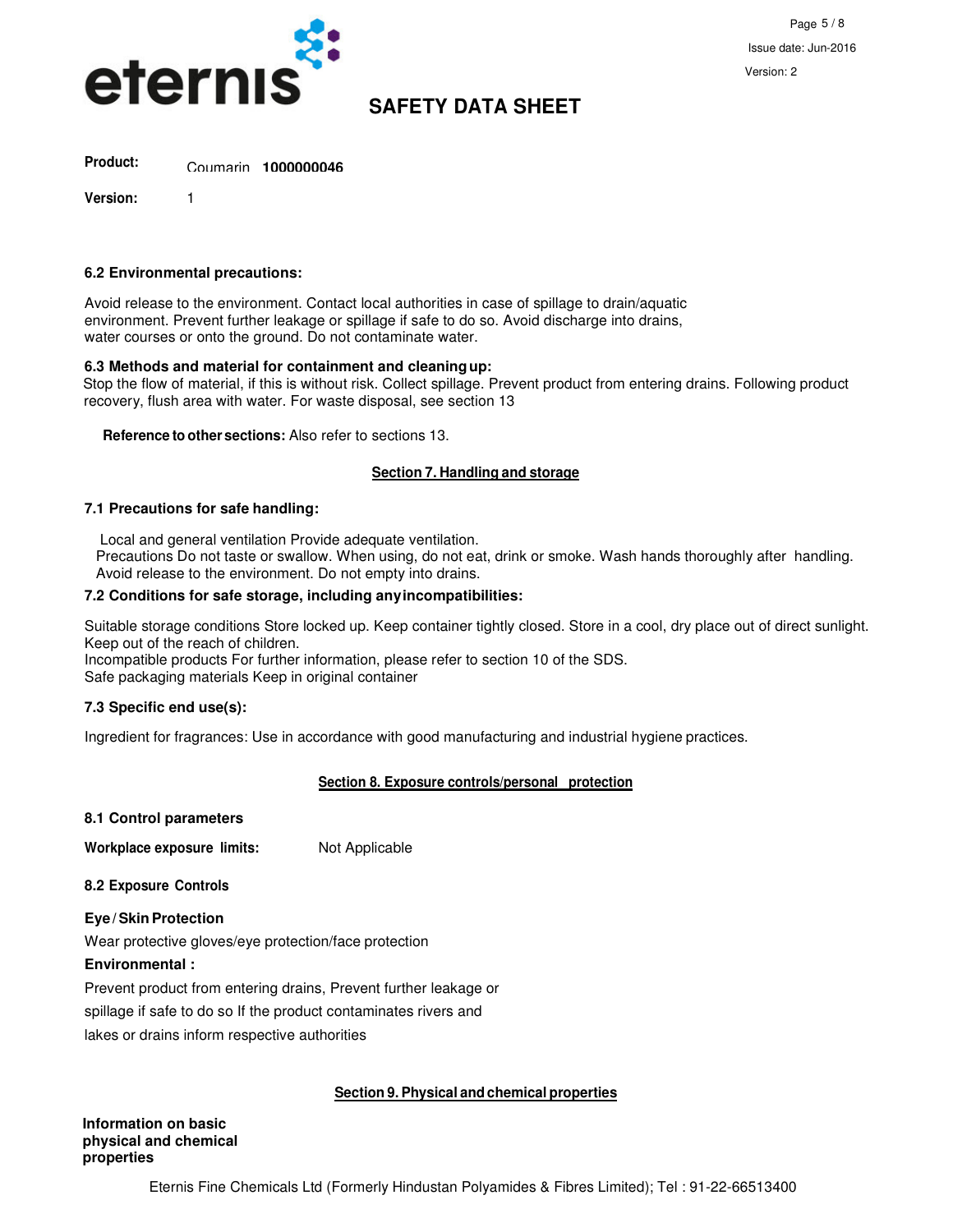

Page 6 / 8 Issue date: Jun-2016 Version: 2

# Coumarin **1000000046 Product:**

**Version:** 1

| Appearance:                                             | powder or white crystals            |
|---------------------------------------------------------|-------------------------------------|
| Odour:                                                  | floral                              |
| Odour threshold:                                        | Not determined                      |
| pH:                                                     | Not determined                      |
| Melting point/freezing point:                           | Not determined                      |
| Initial boiling point and<br>boiling range:             | 297.00 ℃<br>297.00 to 301.00 °C     |
| <b>Flash point</b>                                      | 93.00 $\degree$ C                   |
| <b>Evaporation rate:</b>                                | Not determined                      |
| Flammability (solid, gas):                              | Not determined                      |
| Upper/lower flammability or<br>explosive limits:        | Not determined                      |
| Vapour pressure:                                        | Not determined                      |
| Vapour density:                                         | $5.1$ (Air-1)                       |
| <b>Relative density:</b>                                | 0.9570 g/cm <sup>3</sup> @ 20 ℃     |
| Solubility(ies):                                        | Insoluble                           |
| <b>Partition coefficient: n-</b><br>octanol/water:      | Not determined                      |
| Auto-ignition temperature:                              | Not determined                      |
| <b>Decomposition</b><br>temperature:                    | Not determined                      |
| <b>Viscosity:</b>                                       | Not determined                      |
| <b>Explosive properties:</b>                            | None                                |
| <b>Oxidising properties:</b><br><b>Congealing point</b> | Not determined<br>$O^{\circ}$ 00.8a |
| 9.2 Other information:                                  | None                                |

# **Section 10. Stability and reactivity**

# **10.1 Reactivity:**

Presents no significant reactivity hazard, by itself or in contact with water.

#### **10.2 Chemical stability:**

May form explosive peroxides.

### **10.3 Possibility of hazardous reactions:**

No dangerous reaction known under conditions of normal use.

#### **10.4 Conditions to avoid:**

None

### **10.5 Incompatible materials:**

Incompatible materials None known.

Eternis Fine Chemicals Ltd (Formerly Hindustan Polyamides & Fibres Limited); Tel : 91-22-66513400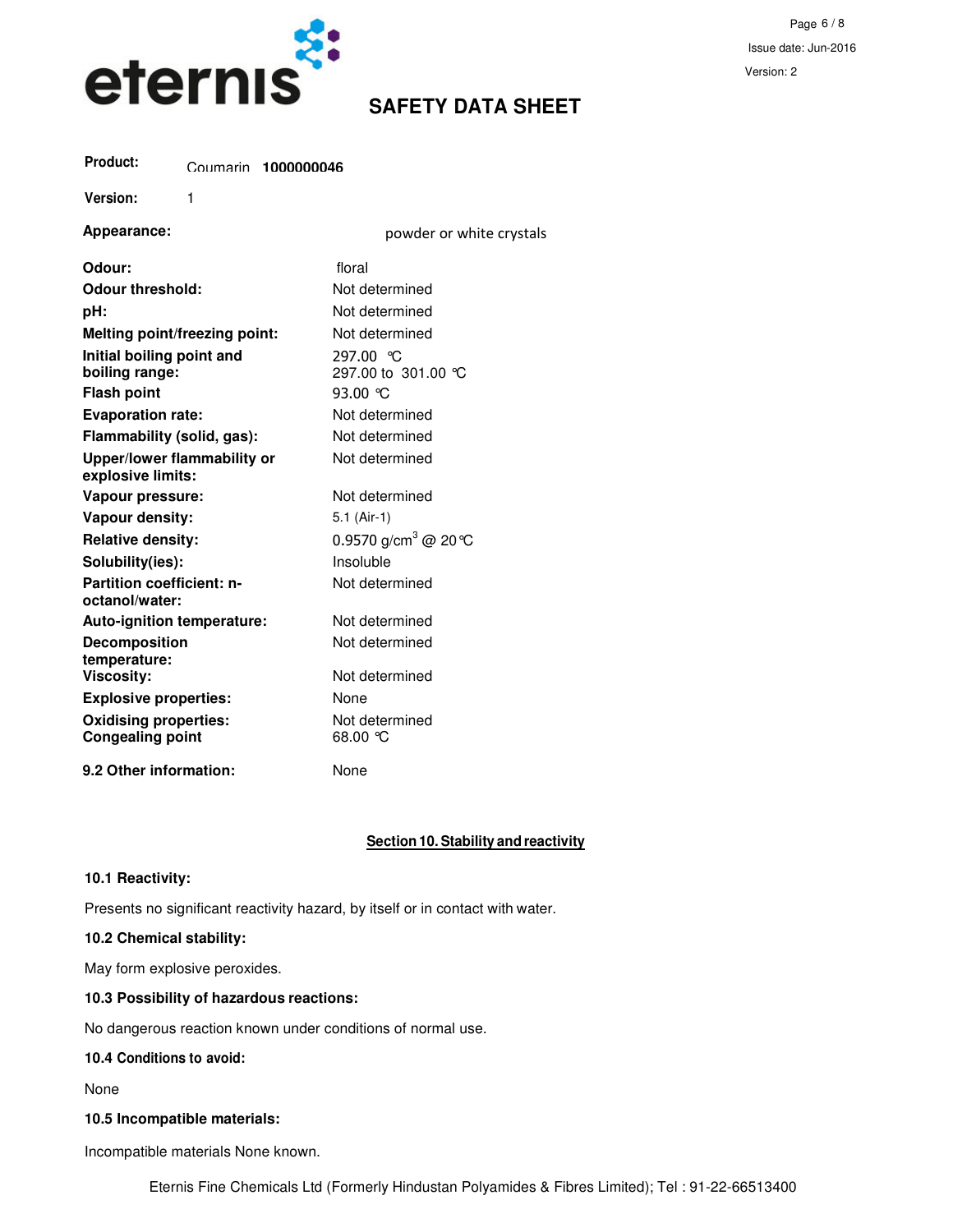

Coumarin **1000000046 Product:**

#### **Version:** 1 **10.6 Hazardous decomposition products:**

No known

# **Section 11. Toxicological information**

| 11.1 Information on toxicological effects                 |                                                                               |                |  |
|-----------------------------------------------------------|-------------------------------------------------------------------------------|----------------|--|
| <b>Acute Toxicity:</b>                                    | Based on available data the substance are toxic under cat.3.                  |                |  |
| <b>Acute Toxicity Oral</b>                                | $LD50$ (rat)                                                                  | 293 mg/kg bw   |  |
| <b>Acute Toxicity Dermal</b>                              | $LD50$ (rat)                                                                  | 242 mg/kg      |  |
| <b>Acute Toxicity Inhalation</b>                          | Not available                                                                 |                |  |
| Skin corrosion/irritation:<br>Skin irritation             | Based on available data the classification criteria are not met.<br>Rabbit    | not irritating |  |
| Serious eye damage/irritation:<br>Eve irritation          | Eye Irritant<br>Rabbit                                                        | Not irritating |  |
| Respiratory or skin sensitisation :<br>Skin sensitisation |                                                                               | sensitising    |  |
| Germ cell mutagenicity:<br>Mutagenicity                   | Based on available data the classification criteria are not met.<br>Ames test | negative       |  |
| Carcinogenicity:                                          | No data available                                                             |                |  |
| <b>Reproductive toxicity:</b>                             | No data available                                                             |                |  |
| <b>STOT-single exposure:</b>                              | Based on available data the classification criteria are not met.              |                |  |
| <b>STOT-repeated exposure:</b>                            | May cause damage to organs through prolonged or repeated exposure.            |                |  |
| <b>Aspiration hazard:</b>                                 | Based on available data the classification criteria are not met.              |                |  |

Refer to Section 2 for additional information.

**Section 12. Ecological information**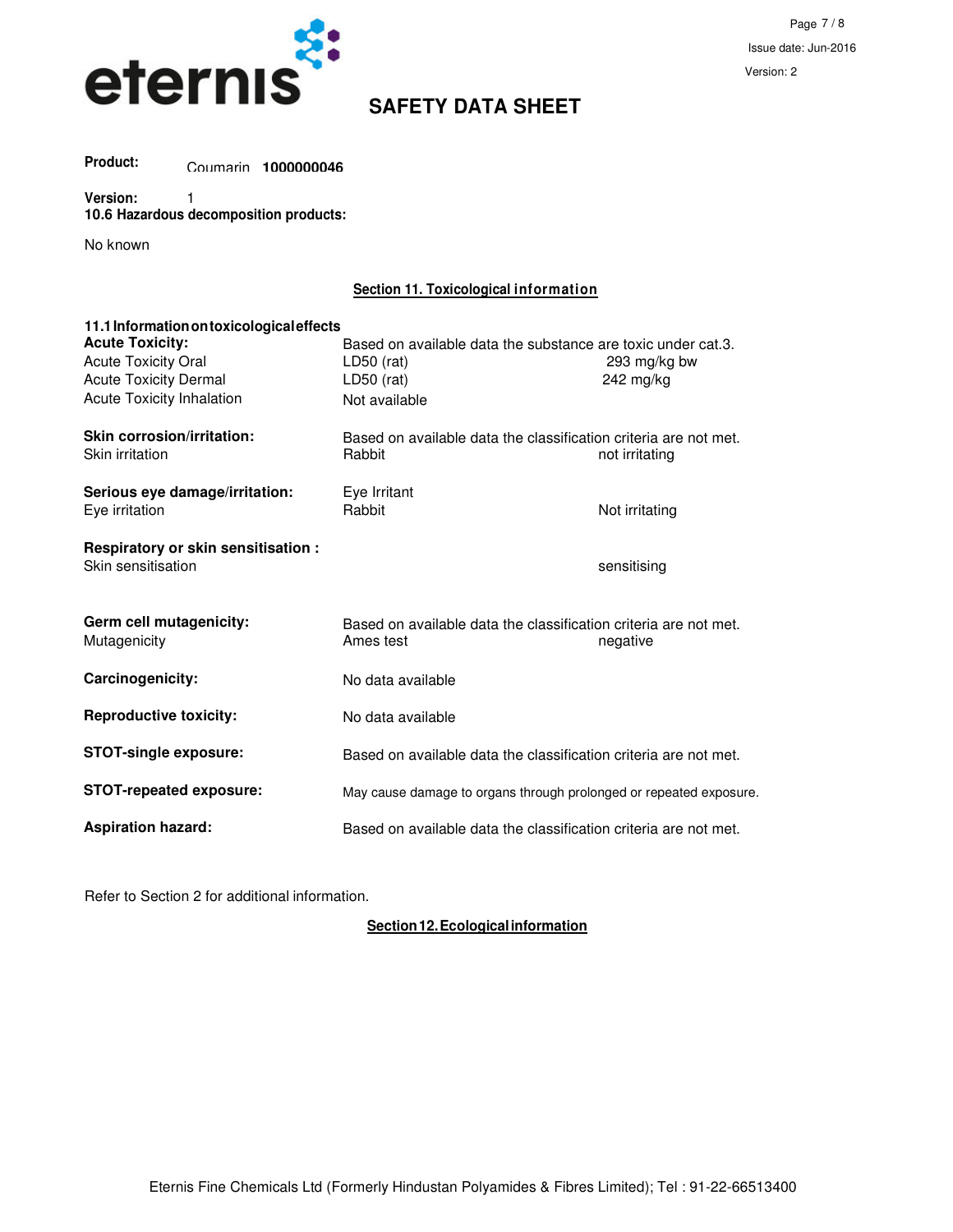

# Coumarin **1000000046 Product:**

**Version:** 1

# **12.1 Toxicity**

**Aquatic toxicity:** Based on available data the substance are Toxic to aquatic life with long lasting effects. Cat.2

| EC50 (48 hrs)                         | Daphnia sp.   | $8.012 \text{ mg/L}$ |
|---------------------------------------|---------------|----------------------|
| LC50 (96 hrs) Chronic value<br>(NOEC) | Mysis shrimps | $0.056$ mg/L         |
| EC50 (96 hrs) Chronic value<br>(NOEC) | Algae         | $0.408$ mg/L         |

| 12.2 Persistence and<br>degradability<br>Biodegradation:                                                                           | OECD Guideline 301 F    | Readily<br>biodegradable       |
|------------------------------------------------------------------------------------------------------------------------------------|-------------------------|--------------------------------|
| <b>12.3 Bioaccumulative</b><br>potential<br>Partition coefficient n-octanol<br>/water (log Kow):<br>Bioconcentration factor (BCF): | Calculated<br>Estimated | Not Available<br>Not Available |
| 12.4 Mobility in soil<br>Adsorption coefficient:                                                                                   | Log Koc at 20 °C        | 1.63                           |
| 12.5 Results of PBT and vPvB<br>assessment<br>Not applicable                                                                       |                         |                                |

#### **12.6 Other adverse effects**

Not applicable

# **12.7 Additional information**

None available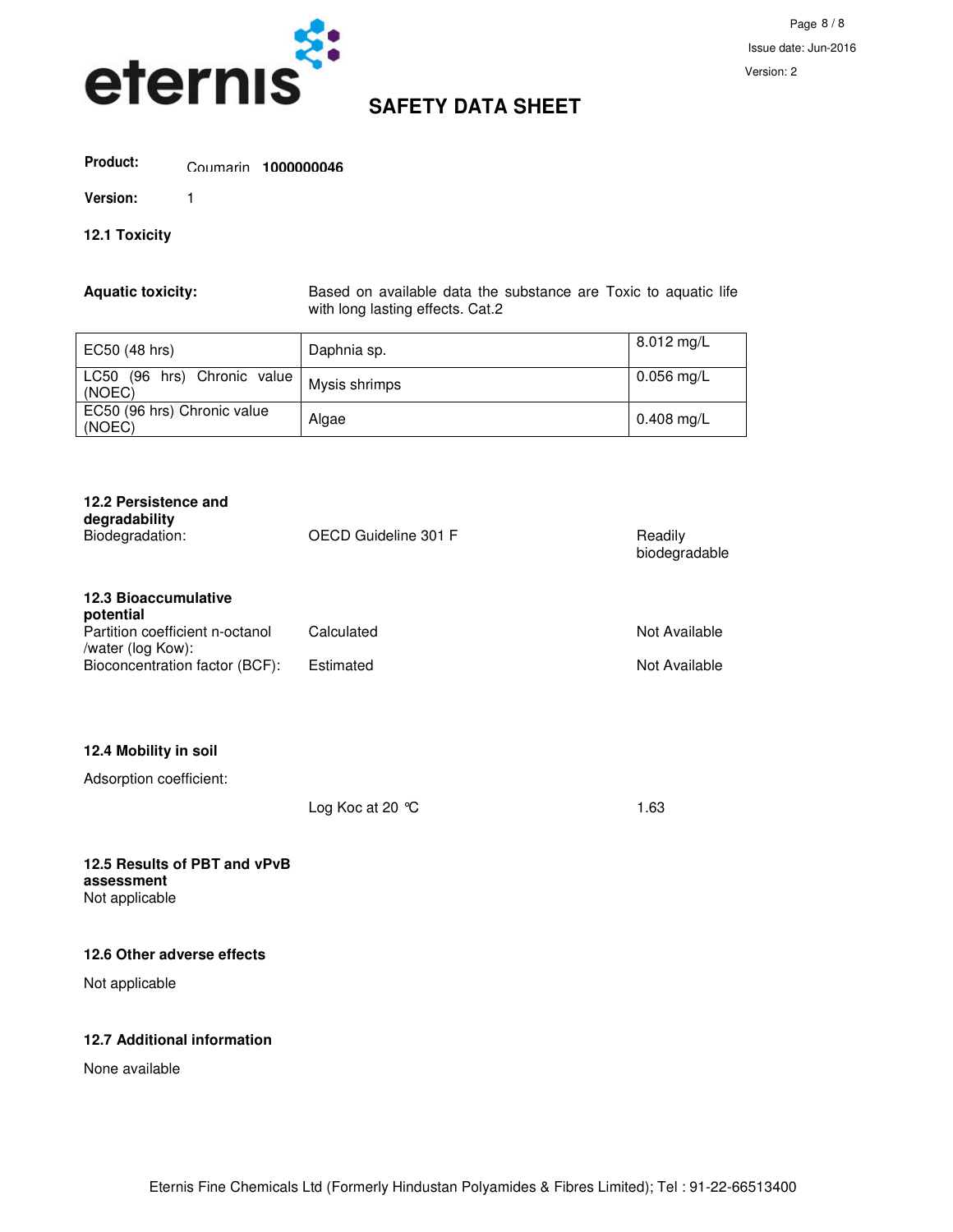

Coumarin **1000000046 Product:**

**Version:** 1

**Section 13. Disposal considerations**

#### **13.1 Waste treatment methods:**

Dispose of in accordance with local regulations. Avoid disposing into drainage systems and into the environment. Empty containers should be taken to an approved waste handling site for recycling or disposal.

| <b>Informations</b>                                                           | <b>U.S. DOT</b>                         | <b>Canada TDG</b> | <b>ADR/RID</b> | <b>IMDG Code</b><br>(ocean) | <b>ICAO/IATA</b><br>(air) |
|-------------------------------------------------------------------------------|-----------------------------------------|-------------------|----------------|-----------------------------|---------------------------|
| 14.1 UN Number                                                                |                                         |                   | 2811           | 2811                        | 2811                      |
| 14.2 UN Proper Shipping<br>Name                                               | TOXIC SOLID, ORGANIC, N.O.S. (COUMARIN) |                   |                |                             |                           |
| 14.3 Transport hazard<br>class(es)                                            | 6.1                                     | 6.1               | 6.1            | 6.1                         | 6.1                       |
| 14.4 Packing Group                                                            | III                                     | III               | Ш              | III                         | III                       |
| 14.5 Environmental hazards                                                    | Yes                                     |                   |                |                             |                           |
| 14.6 Special precautions for<br>user                                          | None additional                         |                   |                |                             |                           |
| 14.7 Transport in bulk<br>according to Annex II of<br>MARPOL73/78 and the IBC | Not applicable                          |                   |                |                             |                           |
| <b>Marine Pollutant</b>                                                       | Yes                                     |                   |                |                             |                           |

### **Section 14. Transport information**

#### **Section 15. Regulatory information**

### **15.1 Safety, health and environmental regulations/legislation specific for the substance or mixture**

International Inventories

#### **Country(s) or region Inventory name On inventory (yes/no)\***

Australia Australian Inventory of Chemical Substances (AICS) Yes

Canada Domestic Substances List (DSL) Yes

Canada Non-Domestic Substances List (NDSL) No

China Inventory of Existing Chemical Substances in China (IECSC) Yes

Europe European Inventory of Existing Commercial Chemical Yes

Europe European List of Notified Chemical Substances (ELINCS) No

Eternis Fine Chemicals Ltd (Formerly Hindustan Polyamides & Fibres Limited); Tel : 91-22-66513400